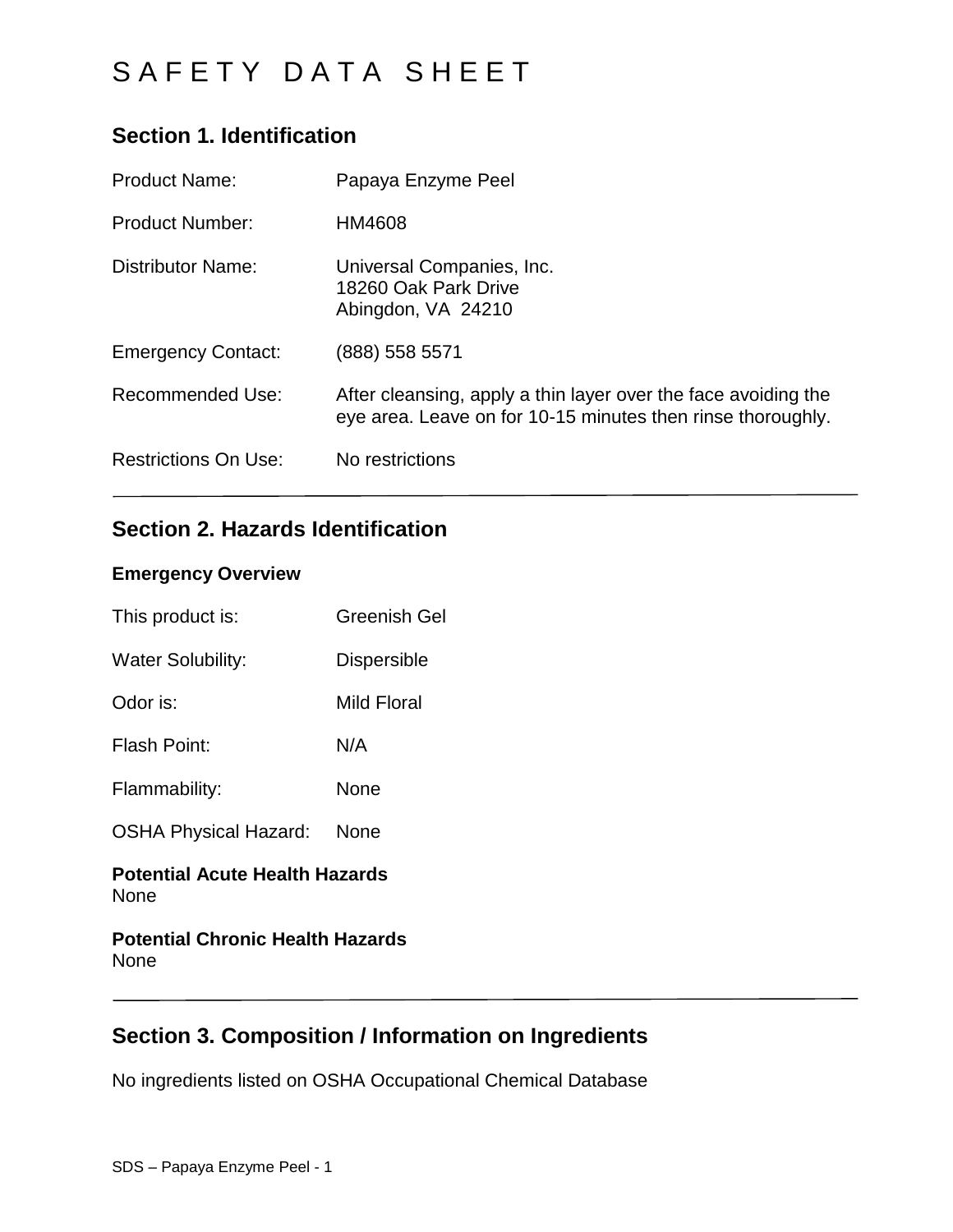### **Section 4. First Aid Measures**

#### **Emergency and First Aid Measures**

| Eyes:       | Irrigate thoroughly with plenty of water until discomfort is relieved.                                                                                                          |
|-------------|---------------------------------------------------------------------------------------------------------------------------------------------------------------------------------|
| Skin:       | Avoid contact with irritated or damaged skin. If irritation occurs, remove<br>product, wash thoroughly with water and mild soap, then apply a soothing<br>ointment if available |
| Inhalation: | No evidence of adverse effects                                                                                                                                                  |
| Ingestion:  | If a large amount is swallowed, get medical attention                                                                                                                           |

### **Section 5. Fire Fighting Measures**

| Flashpoint:                                   | N/A                                  |
|-----------------------------------------------|--------------------------------------|
| Flammability:                                 | <b>None</b>                          |
| <b>Extinguishing Media:</b>                   | Dry Chemical, Foam or Carbon Dioxide |
| <b>Special Fire Fighting</b><br>Procedure:    | <b>None</b>                          |
| Unusual Fire and<br><b>Explosion Hazards:</b> | <b>None</b>                          |

### **Section 6. Accidental Release Measures**

Cover with an inert absorbent material and remove to a disposal container. Mop up and then wash with soapy water.

Disposal Procedure: Dispose of as specified by local codes. Observe local, state and federal regulations.

### **Section 7. Handling & Storage**

Covered storage at 15-25°C

Avoid freezing temperatures

Flammability: None

SDS – Papaya Enzyme Peel - 2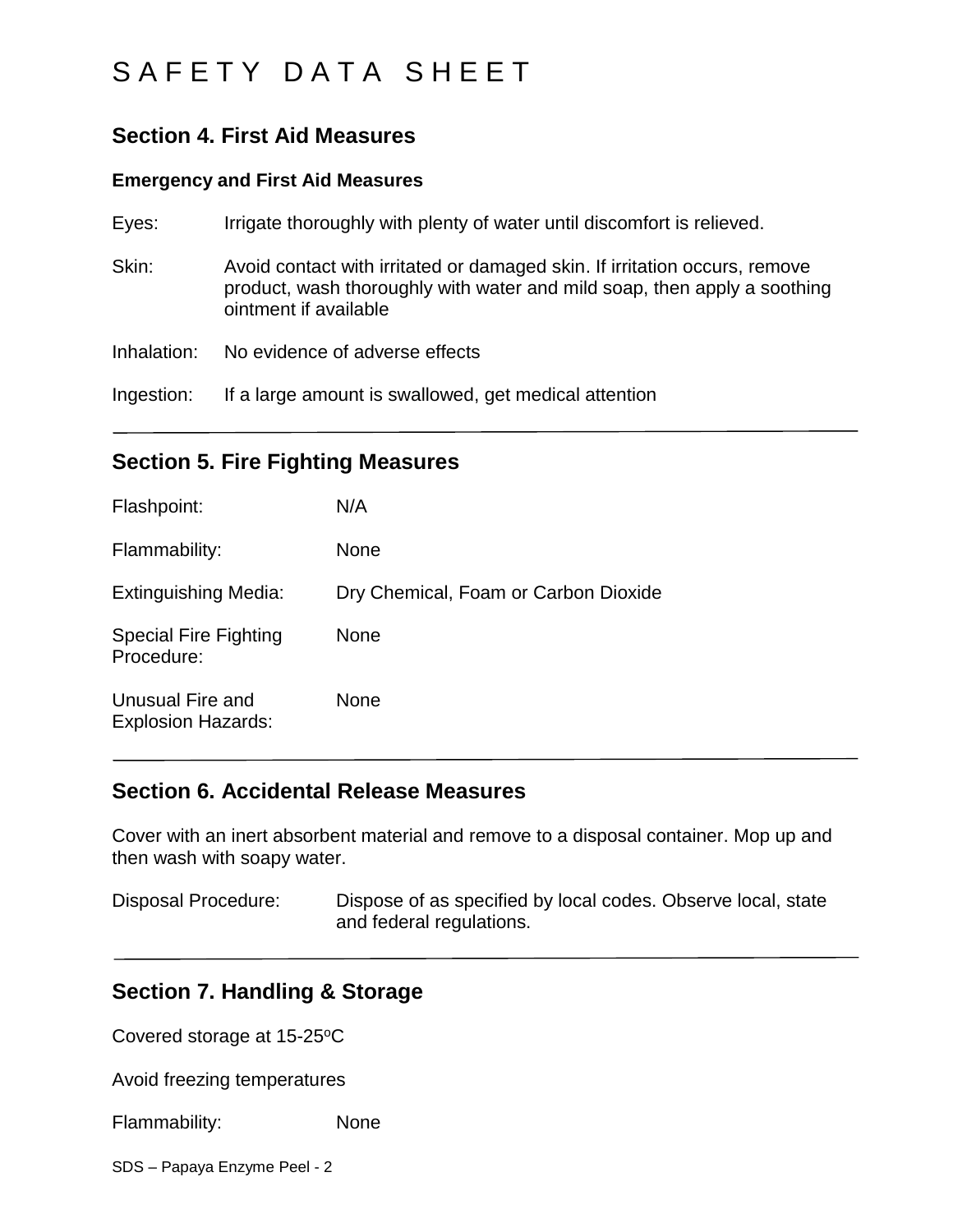Other Physical Hazards: None

## **Section 8. Exposure Controls / Personal Protection**

## **Section 9. Physical and Chemical Properties**

| <b>PARAMETER</b>                                 | <b>VALUE</b>                                |
|--------------------------------------------------|---------------------------------------------|
| Appearance:                                      | Light Gel                                   |
| Colour:                                          | Greenish                                    |
| Odor:                                            | Mild Floral                                 |
| <b>Physical State:</b>                           | Gel                                         |
| pH:                                              | 5.5                                         |
| <b>Boiling Point:</b>                            | >100C                                       |
| <b>Vapor Density</b>                             | Not applicable                              |
| Solubility in Water:<br>Specific Gravity (range) | <b>Dispersible</b><br>$0.90 - 1.00$         |
| % VOC                                            | Complies with Federal and State regulations |
|                                                  |                                             |

## **Section 10. Stability and Reactivity**

Stability: Stable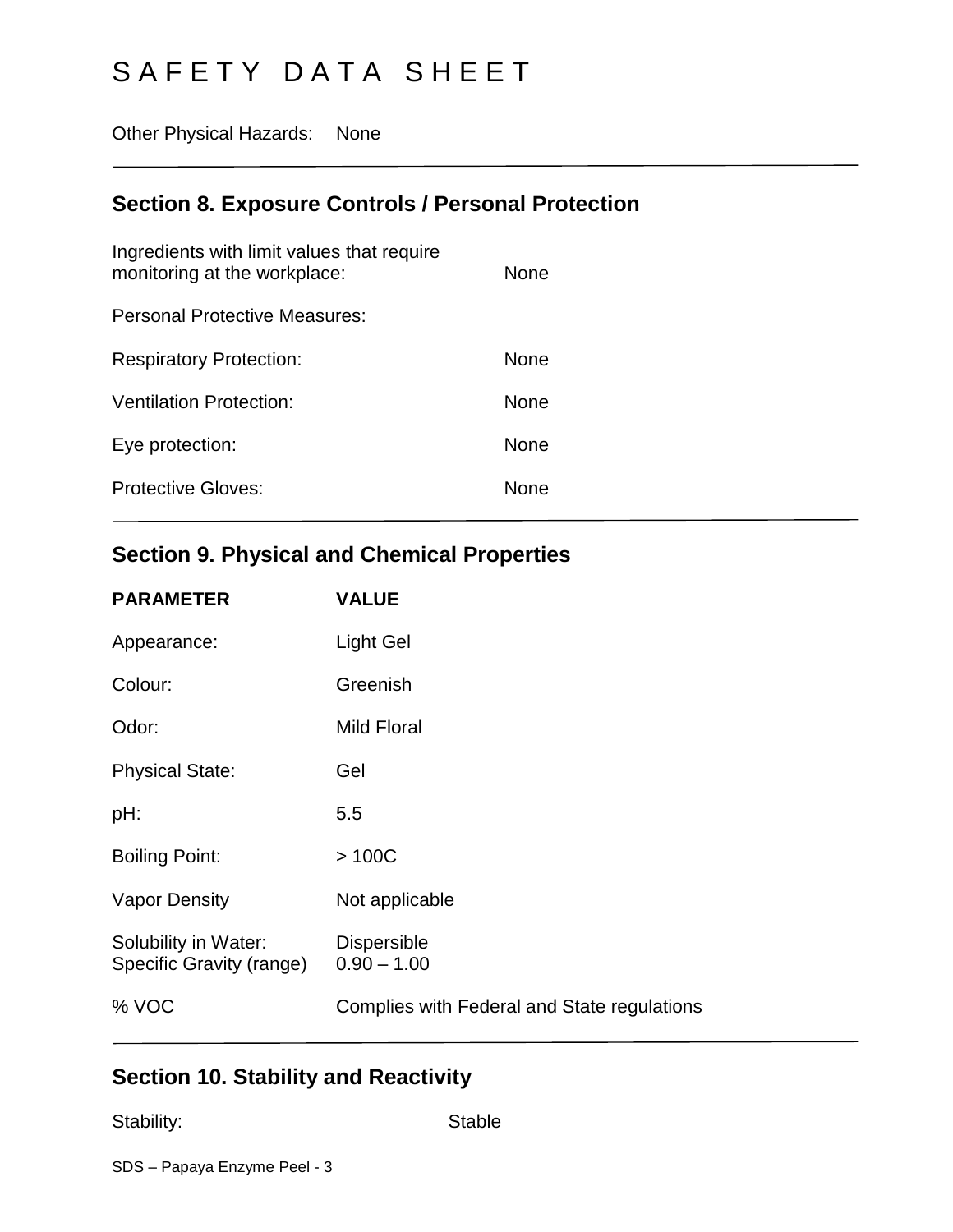| Incompatibility:                        | <b>None</b>           |
|-----------------------------------------|-----------------------|
| <b>Hazardous Decomposition Products</b> | <b>None</b>           |
| Hazardous polymerization:               | <b>Will Not Occur</b> |

## **Section 11. Toxicological Information**

| Eye Irritation:                           | Mild eye irritant                                                              |
|-------------------------------------------|--------------------------------------------------------------------------------|
| <b>Skin Corrosion/Irritation:</b>         | Not a skin irritant based on product testing                                   |
| <b>Respiratory or Skin Sensitization:</b> | Not a skin sensitizer based on product testing                                 |
| Acute toxicity:                           | Not Available                                                                  |
| <b>Germ Cell Mutagenicity:</b>            | Does not contain any ingredients known to be<br>mutagenic according to OSHA    |
| Carcinogenicity:                          | Does not contain any ingredients known to be<br>carcinogenic according to OSHA |
| Reproductive toxicity:                    | Not expected to cause reproductive toxicity                                    |
| STOT - Single Exposure:                   | Not expected to cause organ toxicity                                           |
| STOT - Repeat Exposure:                   | Not expected to cause organ toxicity                                           |
| <b>Aspiration Hazard:</b>                 | Not an aspiration hazard                                                       |

## **Section 12. Ecological Information**

| <b>Aquatic Toxicity:</b>          | Not expected to cause aquatic toxicity |
|-----------------------------------|----------------------------------------|
| Persistence and Degradability:    | Not Available                          |
| <b>Bioaccumulative Potential:</b> | Not Available                          |
| Mobility in Soil:                 | Not Available                          |
| <b>Other Adverse Effects:</b>     | Not expected to cause adverse effects. |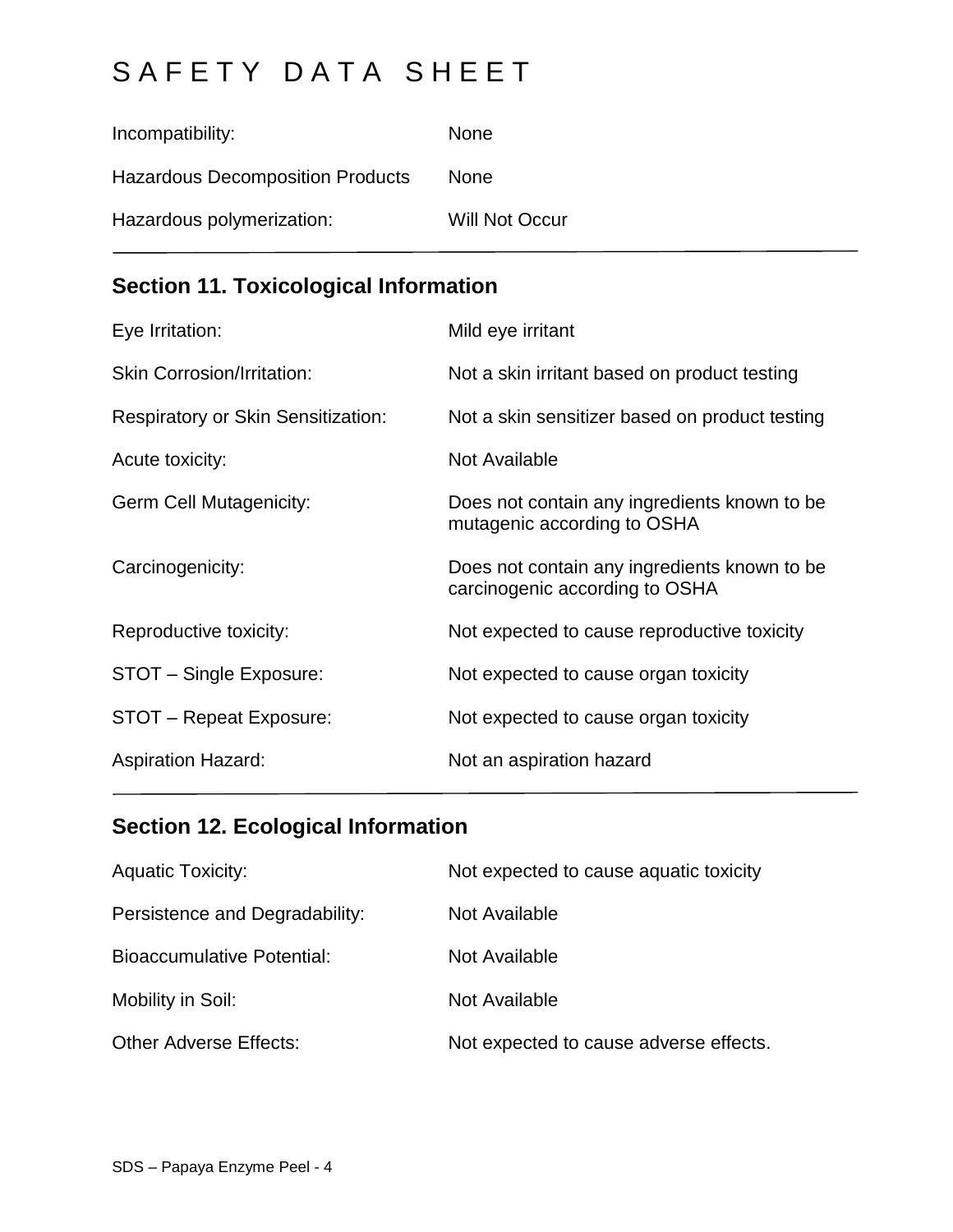# S A F E T Y D A T A S H E E T

## **Section 13. Disposal Considerations**

Consult applicable Local and State Regulations for disposal of non-hazardous liquids or solids. Do not dispose down sewer systems. Disposal in a properly regulated landfill is acceptable.

### **Section 14. Transport Information**

**Ground (DOT):**. Not hazardous for transport. **Vessel (IMDG):** Not hazardous for transport. **Air (IATA):** Not hazardous for transport.

### **Section 15. Regulatory Information**

#### **US Federal**

The product described in this Safety Data Sheet is regulated under the Federal Food, Drug, and Cosmetics Act and is safe to use as per directions on container, box or accompanying literature (where applicable).

### **US States**

CA Prop 65: This product is not subject to warning labeling under California Proposition 65.

State Right-to-Know: No ingredients present in the finished product are listed on state right-to-know lists or state work exposure lists.

### **Toxic Substances Control Act (TSCA) Inventory Status:**

This material is for cosmetic use.

### **TSCA Export Notification Rules:**

This product does not contain any TSCA export notifiable ingredients.

#### **Sara Title III Section 313**

This product contains no chemicals subject to the reporting requirement of section 313 of SARA.

### **CERCLA 302.4 Hazardous Substances**

Contains no CERCLA reportable ingredients.